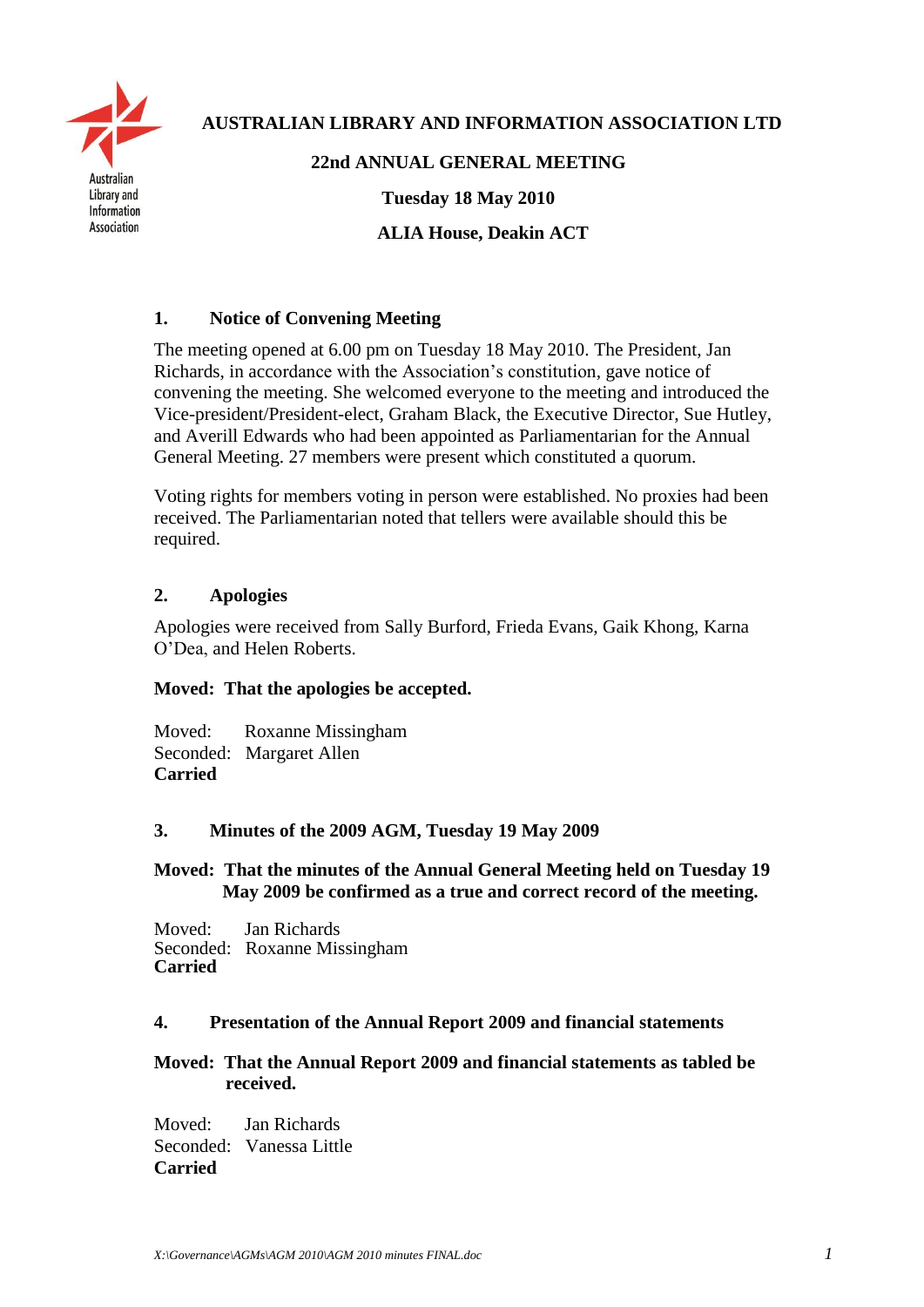## **5. Election of Directors**

The President noted that Margaret Allen was unopposed as of 13 January 2010 for the position of Vice-President (President-elect) and has been elected Vice-President (President-elect) with her term to start at the ALIA AGM Tuesday 18 May 2010. The President noted the election of John Bayliss, Andrew Hocken and Julie Rae as directors of the Association. The Executive Director declared the ballot on 18 January 2010 for the term commencing Wednesday 19 May 2010 and they consent to act as directors of the Association until the 2012 Annual General Meeting.

## **Moved: That the meeting notes that Margaret Allen was declared elected as Vice-president (President-elect) and Andrew Hocken, John Bayliss and Julie Rae were declared elected as directors of the Association for the term commencing from the 2010 Annual General meeting to the 2012 Annual General Meeting**.

Moved: Jan Richards Seconded: Roxanne Missingham **Carried**

## **6. Appointment of Auditors**

#### **Moved: That Walter Turnbull be appointed the Association's auditors for 2010.**

Moved: Jan Richards Seconded: Vanessa Little **Carried** 

## **7. Fixing of Auditors' Fees**

## **Moved: That the remuneration of Walter Turnbull, the Association's auditors, be fixed by the directors for the ensuing 12 months.**

Moved: Jan Richards Seconded: Margaret Allen **Carried**

#### **8. Reports**

#### **i. President's Report**

The President reported that 2009 was a challenging year for ALIA – as it was for the majority of Australian corporations, small businesses, and not-for-profits. She listed the challenges as including the global financial crisis which affected ALIA's investments, the issue of declining member numbers, and the devastating tragedy of the Victorian bushfires.

The President, Jan Richards, highlighted ALIA's achievements during 2009-2010. She identified that the primary focus is, and will continue to be, targeted services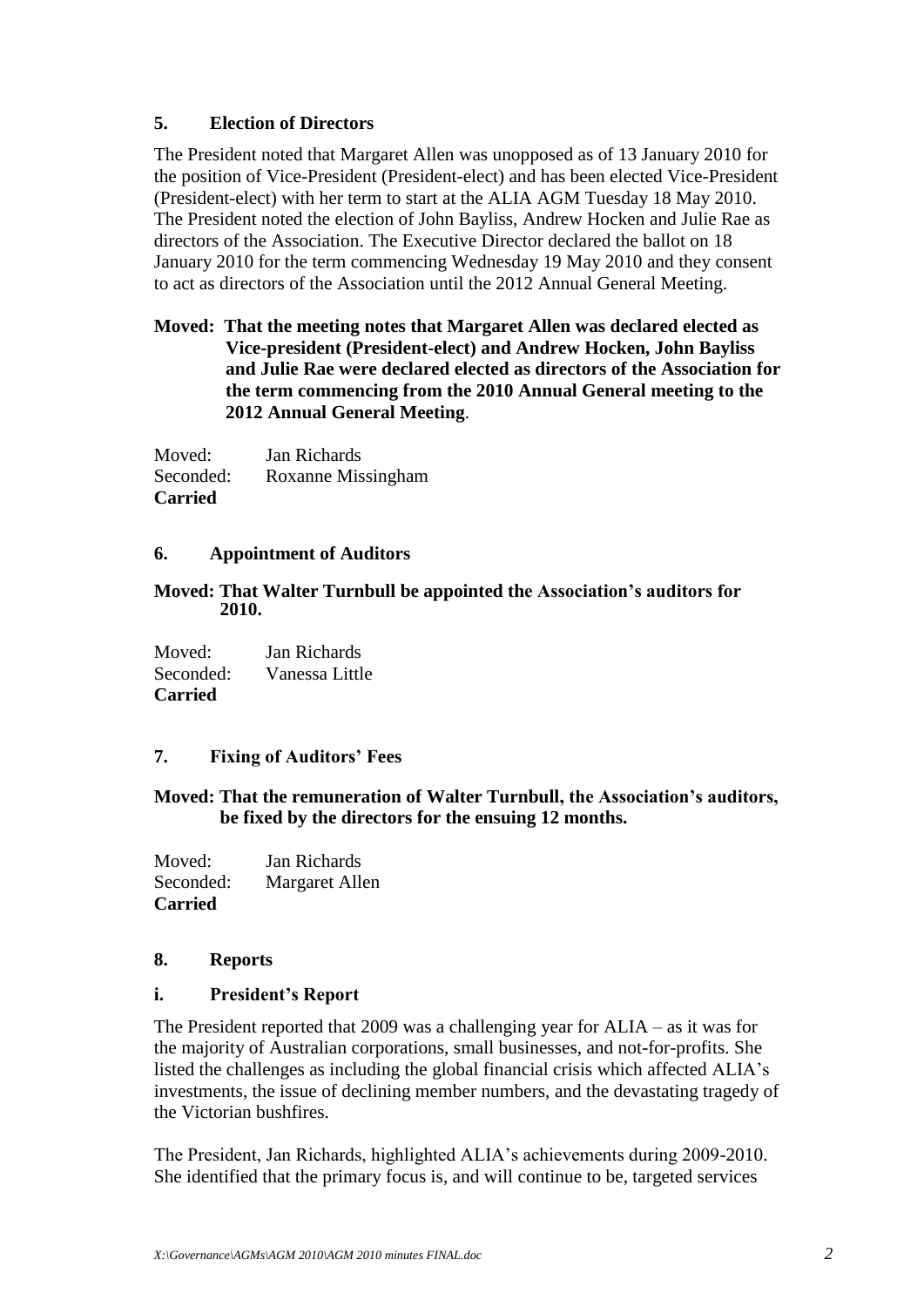for our members. Lobbying and advocacy was the discussion topic for the 2009 National Advisory Congress; this topic was based on the results of the 2008 Member Survey which identified lobbying and advocacy as the number one priority.

The President identified other lobbying and advocacy achievements:

- ALIA's submissions which focussed on the National Broadband Network, parallel importation of books, the digital economy, freedom of information (FOI) reform, the contribution of the not for profit sector, Government 2.0, reform of Australian Government administration, and the Victorian bushfires;
- Sue Hutley's attendance at the invitation-only Broadband Future Forum in December to highlight the importance of libraries as a neutral 'third space';
- ALIA's hosting of the first ALIA Public Libraries Summit on 16 July 2009 which was opened by Senator the Hon Ursula Stephens, Parliamentary Secretary for Social Inclusion and for the Voluntary Sector. The Summit has led to the development of a National Vision and Framework for the public library sector;
- ALIA's annual campaigns Library and Information Week, Library Lovers Day, and National Simultaneous Storytime, which are valuable advocacy tools for ALIA and which raise awareness of libraries across all sectors.

The ALIA Board endorsed a new ALIA National Partnerships Standing Committee which will focus on partnerships at a national level; the Standing Committee will advise the Board on sectoral issues and facilitate the cross fertilisation of ideas.

The Rebuilding with Books project was established in response to the February bushfires in Victoria.

ALIA enhanced the range of PD opportunities available, including access to online resources and current awareness services, an e-newsletter PD Postings, and LIS Management in Focus.

The President reported that ALIA had supported the IFLA Governing Board in their decision to relocate the IFLA 2010 Congress from Brisbane to Gothenburg.

With regard to other conferences, there was a very successful ALIA Information Online Conference in January, and RAILS5 was held in conjunction with it to highlight the importance of research in the profession; and the very successful ALIA National Library and Information Technician Conference, *Technology, Technique, Unique*, was held in Adelaide in September.

One of ALIA's biggest projects during the year, and core to ALIA's role, was the work done with TAFE educators to accredit courses. The President thanked the LIS Educators, Board Members and ALIA staff who were involved in this mammoth effort.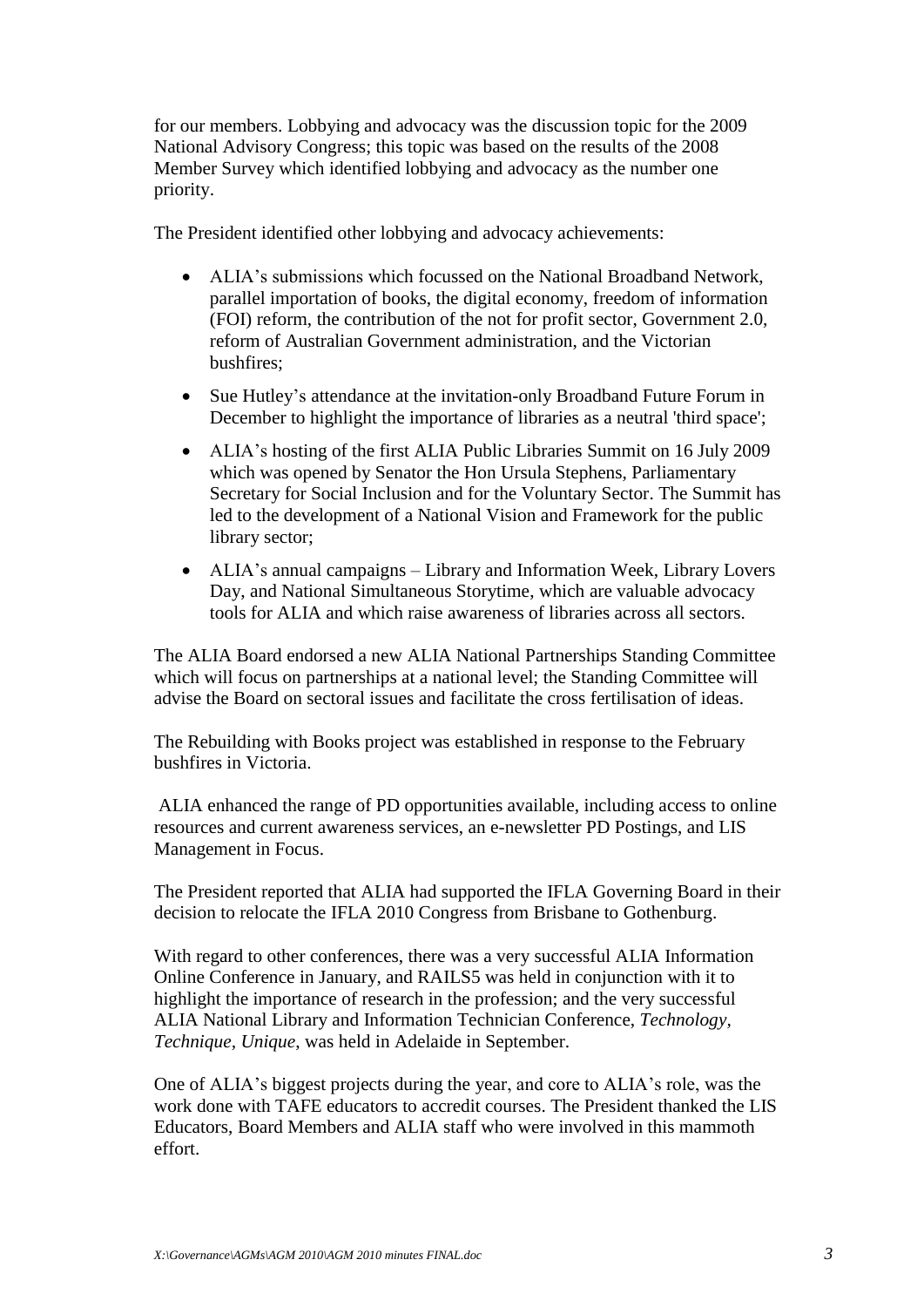ALIA embraced web 2.0 technologies, setting up a fan page on FaceBook and a Twitter account.

The President commented that none of the achievements could have been accomplished, without the aid, support, and unfailing enthusiasm of her colleagues on the Board, ALIA's members and wonderful volunteers. She thanked everyone who joined a group, submitted an article to *inCite*, attended an event, volunteered their time, or showed through their membership that they support ALIA and their profession.

The President thanked the ALIA staff for their outstanding commitment and professionalism and welcomed the new President, Vice-president, and new Board members.

#### **Moved: That the report of the President be received.**

| Moved:         | Jan Richards |
|----------------|--------------|
| Seconded:      | Gill Hallam  |
| <b>Carried</b> |              |

#### **ii. Executive Director's Report**

The Executive Director provided a summary report of 2009.

She commented that 2009 was a year of challenges that included the swift economic downturn, the Victorian bushfires, and the Queensland floods. ALIA, along with other membership organisations, continued to face the issue of declining membership.

The Executive Director noted ALIA's challenges and achievements in the areas of lobbying and advocacy, education, professional development, social networking, conferences, disaster recovery, and the Living Libraries Australia project.

In the area of lobbying and advocacy, she noted that this was the topic for the National Advisory Congress meetings in 2009. She highlighted the successful ALIA Public Libraries Summit held in July. She also highlighted the submissions and contributions to discussions on the National Broadband Network, parallel importation of books, and internet filtering. ALIA attended the Realising our Broadband Future Forum and advocated for libraries as a key community hub.

In 2009, ALIA conducted a 'round the TAFES in 80 days' course recognition tour that resulted in a State of the Nation report for Library Technician Educators in Australia. The Research Mentoring Program was implemented.

Professional Development continued to be an important area. The PD Postings enewsletter moved from quarterly to monthly, and LIS Management in Focus was introduced to provide management and executive level staff with high quality resources. A deal with ProQuest gave ALIA members free access to more than 120 LIS journals. In September 2009 it was announced that CAVAL's public training program would be transitioned to ALIA from the beginning of 2010.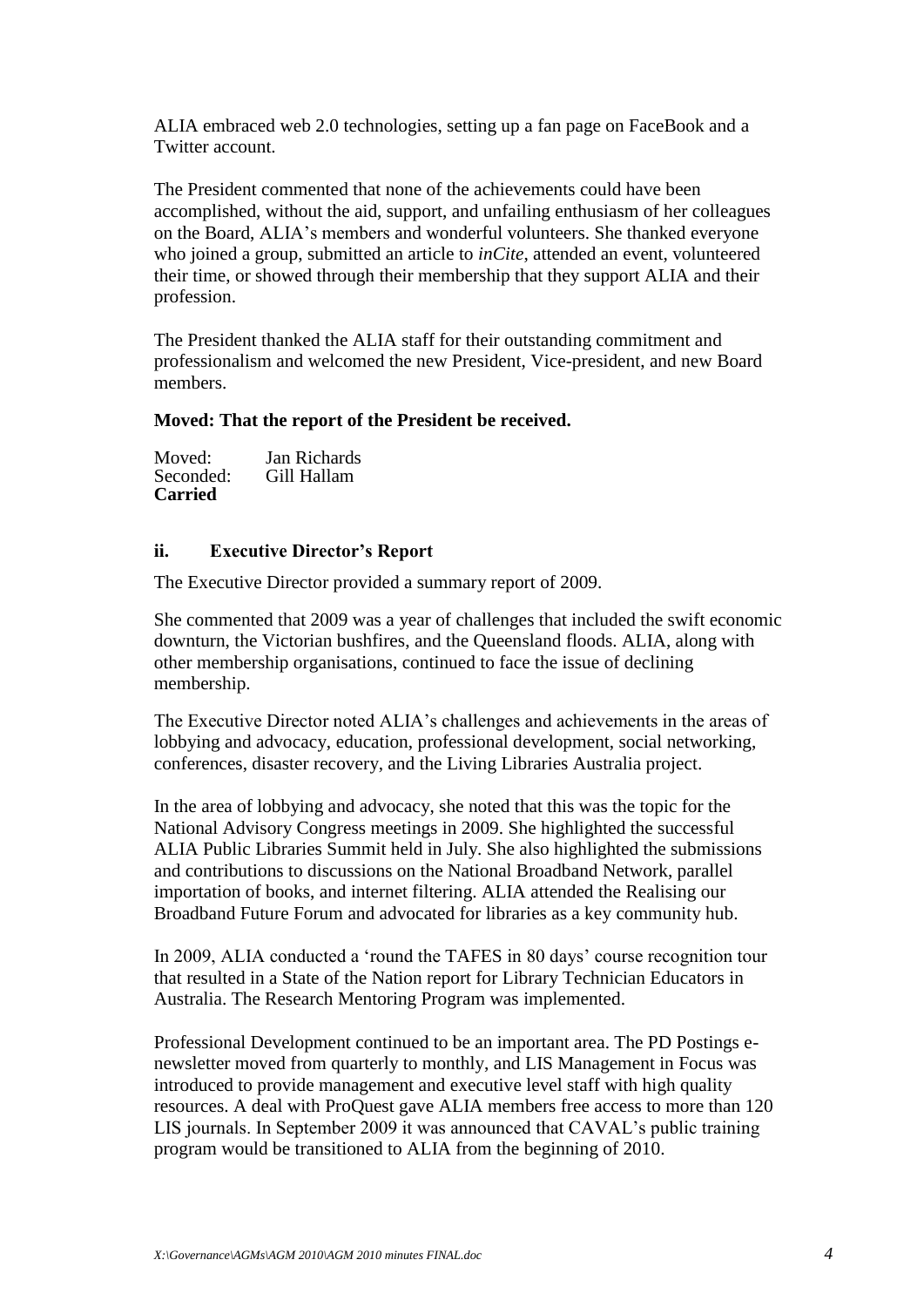ALIA worked at increasing communication with members and its profile outside the organisation by using the social networking tools, Facebook and Twitter, and using the Board blog to keep members up-to-date and implementing comments to allow for interaction.

With the help of active and enthusiastic conference committees, two very successful conferences were run – ALIA Information Online, and ALIA Library and Information Technicians Conference.

In mid-2009, the IFLA Governing Board decided to relocate the IFLA World Library and Information Congress from Brisbane in 2010 to Gothenburg in Sweden. The IFLA Governing Board and the Australian National Committee both acknowledged the effect of the global financial crisis on plans to host the Congress in Australia.

After the IFLA announcement, ALIA members and the profession pulled together with creativity, fellowship, and innovation to come up with an alternate event for 2010. The ALIA Access Conference 2010, to be held in Brisbane from 1-3 September 2010, has 'Access' as its theme, and the format is inclusive of many sectors and issues.

In regard to the financial statements, the Executive Director reported that while ALIA ended 2008 with a significant deficit, in 2009, ALIA showed a profit of just over \$170,000. ALIA House was revalued on 30 November 2009 and has increased in value to \$5 450 000. This value takes into consideration that there are a number of maintenance requirements that need to be addressed in the coming years.

ALIA National Office signed a new Collective Agreement which will carry through into 2012. In late 2009, National Office underwent a review of its management structure, and now has four National Office director positions.

The Executive Director identified some of the future challenges:

- ALIA House, while a sound investment, will require more and more significant repairs in the future
- the role of membership organisations is changing, and
- the LIS workforce is ageing, moving from full-time to part-time, and then into retirement.

She thanked Helen Partridge, Philip Keane, and Michelle Brennand as outgoing Directors, for their time, their dedication, their expertise, and their commitment. She noted that the Board of Directors volunteer their time and skills to deal with wide ranging, urgent, long-term, strategic and unique issues every year.

She offered special thanks to Jan Richards, the outgoing President, for her enthusiasm, good humour, strength, and dedication. She noted that Jan will continue working with ALIA as an advocate for public libraries.

The Executive Director acknowledged with gratitude the loyalty, hard work, and enthusiasm of the National Office staff.